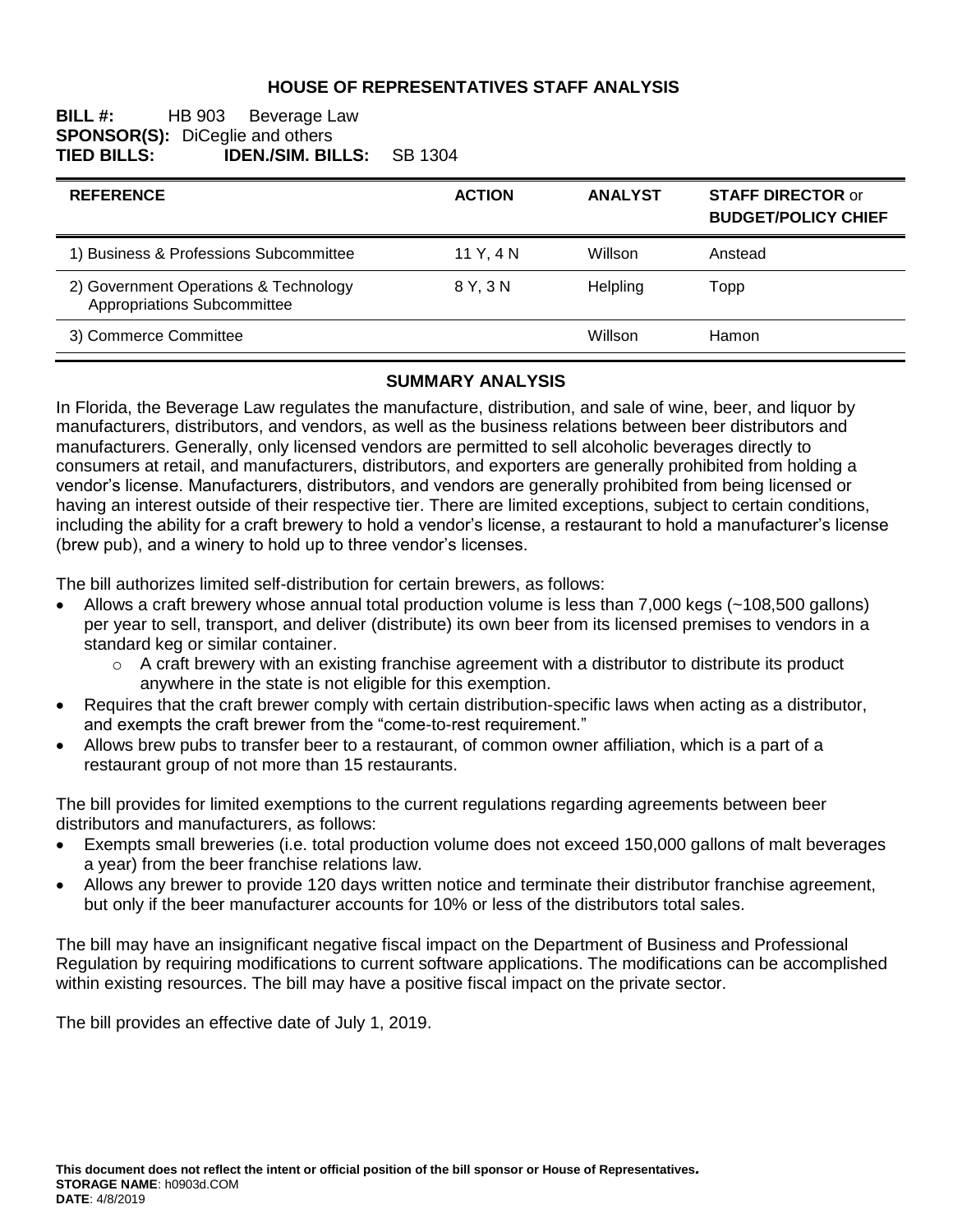# **FULL ANALYSIS**

### **I. SUBSTANTIVE ANALYSIS**

### A. EFFECT OF PROPOSED CHANGES:

#### **Beverage Law**

In Florida, the Beverage Law<sup>1</sup> regulates the manufacture, distribution, and sale of wine, beer, and liquor by manufacturers, distributors, and vendors. The Division of Alcoholic Beverages and Tobacco (Division) within the Department of Business and Professional Regulation (DBPR) administers and enforces the Beverage Law.<sup>2</sup>

"Alcoholic beverages" are defined in s. 561.01, F.S., as "distilled spirits and all beverages containing one-half of 1 percent or more alcohol by volume." "Malt beverages" are brewed alcoholic beverages containing malt.<sup>3</sup>

Section 561.14, F.S., specifies license and registration classifications used in the Beverage Law:

- "Manufacturers" are those "licensed to manufacture alcoholic beverages and distribute the same at wholesale to licensed distributors and to no one else within the state, unless authorized by statute."
- "Distributors" are those "licensed to sell and distribute alcoholic beverages at wholesale to persons who are licensed to sell alcoholic beverages."
- "Importers" are those licensed to sell, or to cause to be sold, shipped, and invoiced, alcoholic beverages to licensed manufacturers or licensed distributors, and to no one else in this state.<sup>4</sup>
- "Vendors" are those "licensed to sell alcoholic beverages at retail only" and may not "purchase or acquire in any manner for the purpose of resale any alcoholic beverages from any person not licensed as a vendor, manufacturer, bottler, or distributor under the Beverage Law."

# **Three-Tier System and Tied House Evil**

Since the repeal of Prohibition in 1933, regulation of alcohol in the United States has traditionally been based upon what is termed the "three-tier system." The system requires separation of the manufacture, distribution, and sale of alcoholic beverages. The manufacturer creates the beverages, and the distributor obtains the beverages from the manufacturer to deliver to the vendor. The vendor makes the ultimate sale to the consumer.<sup>5</sup>

Generally, only licensed vendors are permitted to sell alcoholic beverages directly to consumers at retail, and manufacturers, distributors, and exporters<sup>6</sup> are generally prohibited from holding a vendor's license.<sup>7</sup> Manufacturers, distributors, and vendors are generally prohibited from being licensed or having an interest in more than one tier. Limited exceptions exist, subject to certain conditions, such as the ability for a craft brewery to hold a vendor's license, a restaurant to hold a manufacturer's license (brew pub), and a winery to hold up to three vendor's licenses. $8$ 

 $\overline{a}$ 

8 *See* ss. 561.22, F.S.; 561.24, F.S.; 561.14(1), F.S.; and 563.022(14), F.S.

**STORAGE NAME**: h0903d.COM **PAGE: 2 DATE**: 4/8/2019

<sup>1</sup> Section 561.01(6), F.S., provides that the "The Beverage Law" means chs. 561, 562, 563, 564, 565, 567, and 568, F.S.

 $2^2$  S. 561.02, F.S.

 $3$  S. 563.01, F.S.

 $4$  S. 561.01(5), F.S.

 $<sup>5</sup>$  S. 561.14, F.S.</sup>

 $6$  S. 561.01(16), F.S. "Exporter" means any person that sells alcoholic beverages to persons for use outside the state and includes a ship's chandler and a duty-free shop

<sup>&</sup>lt;sup>7</sup> S. 561.22(1), F.S.; s. 561.14(3), F.S. However, see the exceptions provided in ss. 561.221 and 565.03, F.S.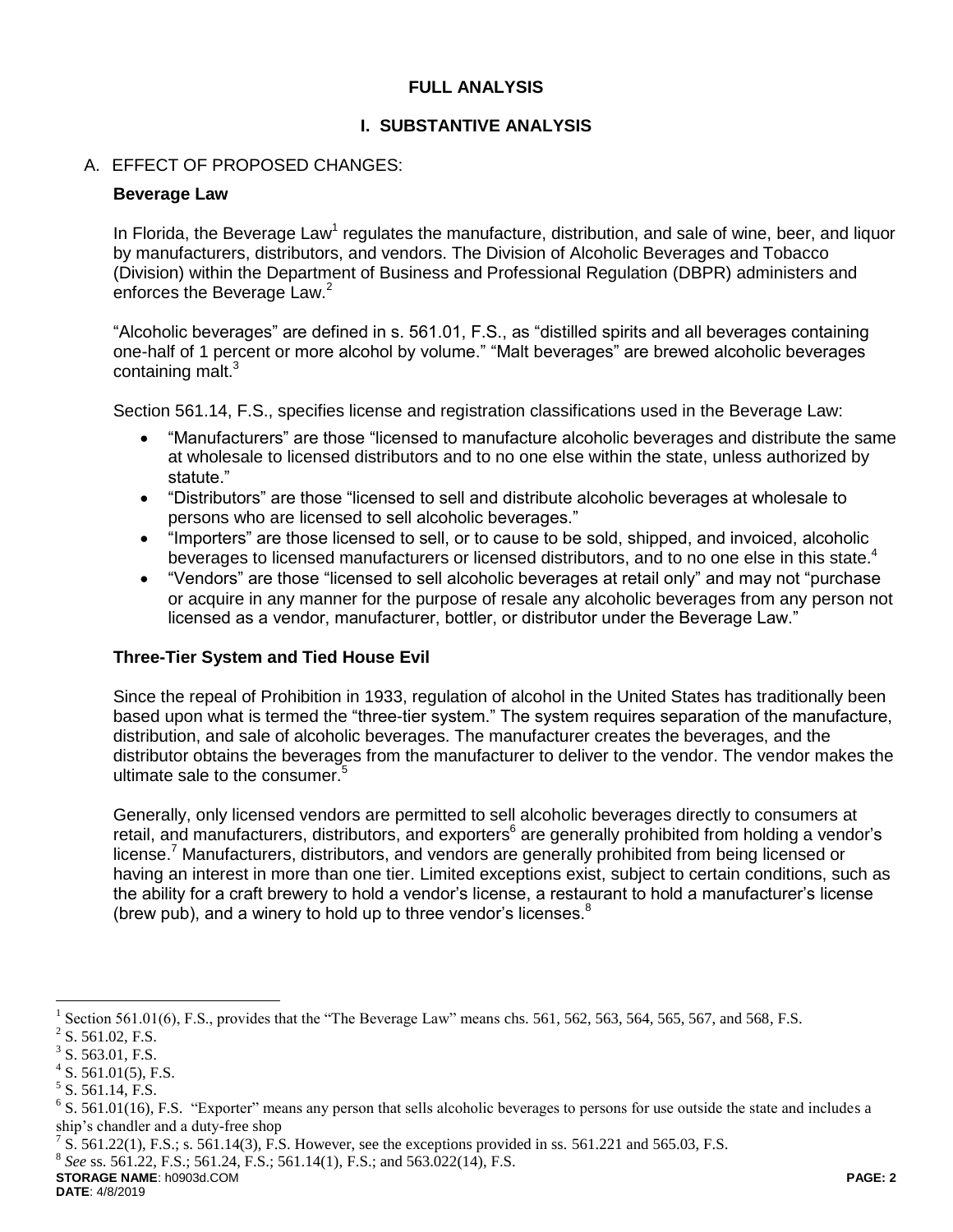The three-tier system is deeply rooted in the perceived evils of the "tied house" in which a bar is owned or operated by a manufacturer or the manufacturer exercises undue influence over the retail vendor.<sup>9</sup>

Florida's "Tied House Evil Law," s. 561.42, F.S., prohibits a manufacturer or distributor of alcoholic beverages from having a financial interest, directly or indirectly, in the establishment or business of a licensed vendor, and prohibits a manufacturer or distributor from giving gifts, loans, property, or rebates to retail vendors.

# **Craft Breweries**

Section 561.221(2), F.S., allows a brewery to receive up to eight vendor's licenses for the sale of alcoholic beverages on property consisting of a single complex that includes a brewery, which may be divided by no more than one public street or highway. These vendor's licenses are an exception to the three-tier system described in ss. 561.14 and 561.22, F.S., and to the tied house evil restrictions in s. 561.42, F.S.

A craft brewery with multiple manufacturing licenses may transfer malt beverages that it produces between its breweries, up to 100 percent of the yearly production of the receiving brewery. Alcoholic beverages that the craft brewery does not make must be obtained through a distributor, an importer, sales agent, or broker.

### **Come-to-Rest Requirement**

Section 561.5101, F.S., requires, for purposes of inspection and tax-revenue control, all malt beverages to come to rest at the licensed premises of an alcoholic beverage wholesaler in this state before being sold to a vendor by the wholesaler. The come-to-rest requirement does not apply to malt beverages that a craft brewery manufacturers and sells to consumers as a vendor, or to malt beverages manufactured and sold by a brew pub. It is a felony of the third degree<sup>10</sup> for any person in the business of selling alcoholic beverages to knowingly and intentionally sell malt beverages in a manner inconsistent with the come-to-rest requirement.

#### **Alcoholic Beverage Deliveries**

Vendors, but not manufacturers or distributors, are allowed to make deliveries away from their place of business for sales actually made at their licensed place of business. Telephone, electronic, and mail orders received at a vendor's licensed place of business are construed as a sale actually made at the vendor's licensed place of business. Deliveries may be made in vehicles that are owned or leased by the vendor, or in a third-party vehicle pursuant to a contract with a third party with whom the vendor has contracted to make deliveries, including, but not limited to, common carriers.<sup>11</sup>

Manufacturers and distributors are allowed to make deliveries in vehicles that they own or lease.

For compliance purposes, all licensees' vehicles are subject to search and inspection without a search warrant by authorized employees of the Division, sheriffs, deputy sheriffs, and police officers during<br>business bours at other times the vehicle is being used to transport at deliver alsoholic beverages <sup>12</sup> business hours or other times the vehicle is being used to transport or deliver alcoholic beverages.

Craft breweries that also hold a vendor's licenses are specifically prohibited from making deliveries under this law.<sup>13</sup>

 $\overline{a}$ 

**STORAGE NAME**: h0903d.COM **PAGE: 3 DATE**: 4/8/2019  $^{13}$  Ss. 561.221 (2)(d), F.S.; 565.57(1), F.S.

<sup>9</sup> *See* Andrew Tamayo, *What's Brewing in the Old North State: An Analysis of the Beer Distribution Laws Regulating North Carolina's Craft Breweries*, 88 N.C. L. REV. 2198 (2010), [http://scholarship.law.unc.edu/nclr/vol88/iss6/6.](http://scholarship.law.unc.edu/nclr/vol88/iss6/6)

<sup>&</sup>lt;sup>10</sup> Punishable as provided in ss. 775.082, 775.083, or 775.084, F.S.

 $^{11}$  S. 561.57(1)–(2), F.S.

<sup>12</sup> *Id.*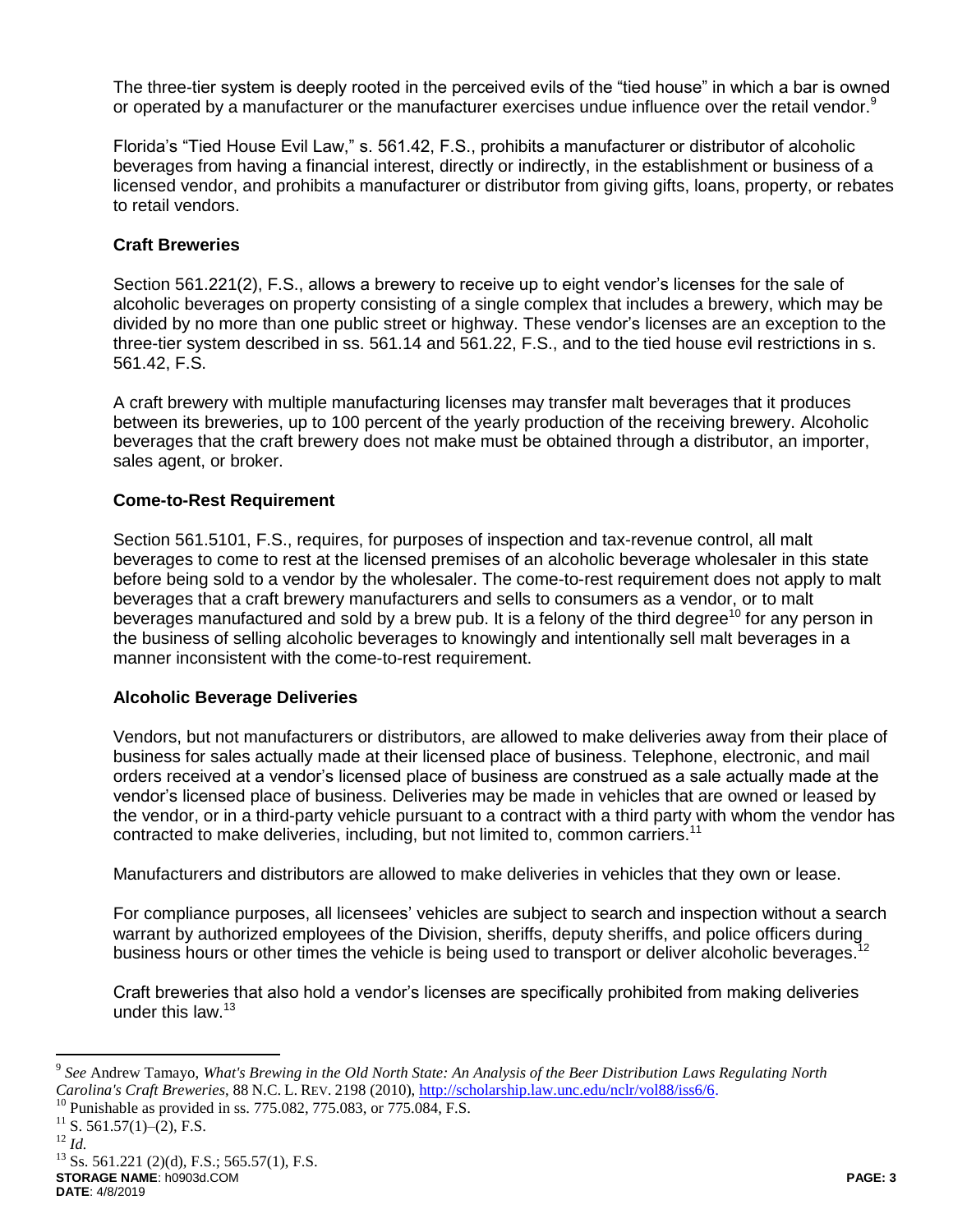# **Business Relations between Beer Distributors and Manufacturers (Franchise Law)**

Section 563.022, F.S. governs the relationship between manufacturers of malt beverages and their distributors. This relationship is highly regulated, and apart from the limited exceptions mentioned previously, Florida brewers are required<sup>14</sup> to enter into a "beer distribution agreement" or "franchise agreement" with a distributor to sell their product in this state. The agreement must be in writing, filed with the state, and conform to statutory requirements.<sup>15</sup>

The Franchise Law specifies that distributors, but not brewers, are prohibited from waiving any of the rights granted to them under the Franchise Law.<sup>16</sup> Section 563.021, F.S., requires an exclusive sales territory agreement for each brand that the distributor sells for a brewer, which must be filed with the Division. A brewer may not enter into more than one distribution agreement for a given brand in a given territory.

Under the Franchise Law, brewers:

- May provide good faith, written notice that the distributor is in default of any agreement.<sup>17</sup>
- May terminate, cancel or refuse to renew the distribution agreement for "good cause."
- May not terminate, cancel, or fail to renew a distribution agreement without "good cause," regardless of the time period specified in the franchise agreement.<sup>18</sup>
	- o "Good cause" exists if:
		- The distributor fails to comply with a reasonable and material provision of the agreement;
		- The brewery provided written notice to the distributor within 18 months of the failure;
		- **The distributor was given a reasonable opportunity to make a good faith effort to** comply with the agreement; and
		- The distributor was given 30 days to submit a corrective action plan, and an additional 90 days to cure in accordance with the plan.*<sup>19</sup>*

A brewer may terminate for cause, upon 15 days' notice, if the distributor:

- Files for bankruptcy, is insolvent, or is otherwise unable to remain in business.
- Has their state or federal license revoked for more than 60 days.
- Is convicted of a felony, but only if it has an adverse effect on the good will or interest of the distributor or brewer.
- Commits fraudulent conduct on a matter material to the brewer.
- Intentionally sells the brewer's products outside of their exclusive sales territory.
- Fails to pay for products 15 business days after receiving a demand for immediate payment.
- Sells, transfers, or assigns their interest in the distributorship without the written consent of the brewer. *20*

The burden is on the brewery to show that it has acted in good faith, that the notice requirements have been complied with, and that there was good cause for the termination, cancellation, nonrenewal, or discontinuance.*<sup>21</sup>*

 $\overline{a}$ 

 $14$  S. 563.022(15), F.S. The Franchise Law applies to all written or oral agreements between a manufacturer and beer distributor in existence on June 4, 1987, as well as agreements entered into or renewed after June 4, 1987.

<sup>15</sup> *See* Brewer's Law, *Florida Distribution Agreement Guide,* [http://brewerslaw.com/wp-content/uploads/2014/06/Florida-Beer-](http://brewerslaw.com/wp-content/uploads/2014/06/Florida-Beer-Distribution-Guide.pdf)[Distribution-Guide.pdf](http://brewerslaw.com/wp-content/uploads/2014/06/Florida-Beer-Distribution-Guide.pdf) (last visited March 8, 2019).

 $\frac{16}{16}$  S. 563.022(13), F.S.

 $17$  S. 563.022(5)(b)3., F.S.

<sup>&</sup>lt;sup>18</sup> S. 563.022(5)(b)4., F.S.<br><sup>19</sup> S. 563.022(7), F.S.

S. 563.022(7), F.S.

 $20$  S. 563.022(10), F.S.

 $21$  S. 563.022(8), F.S.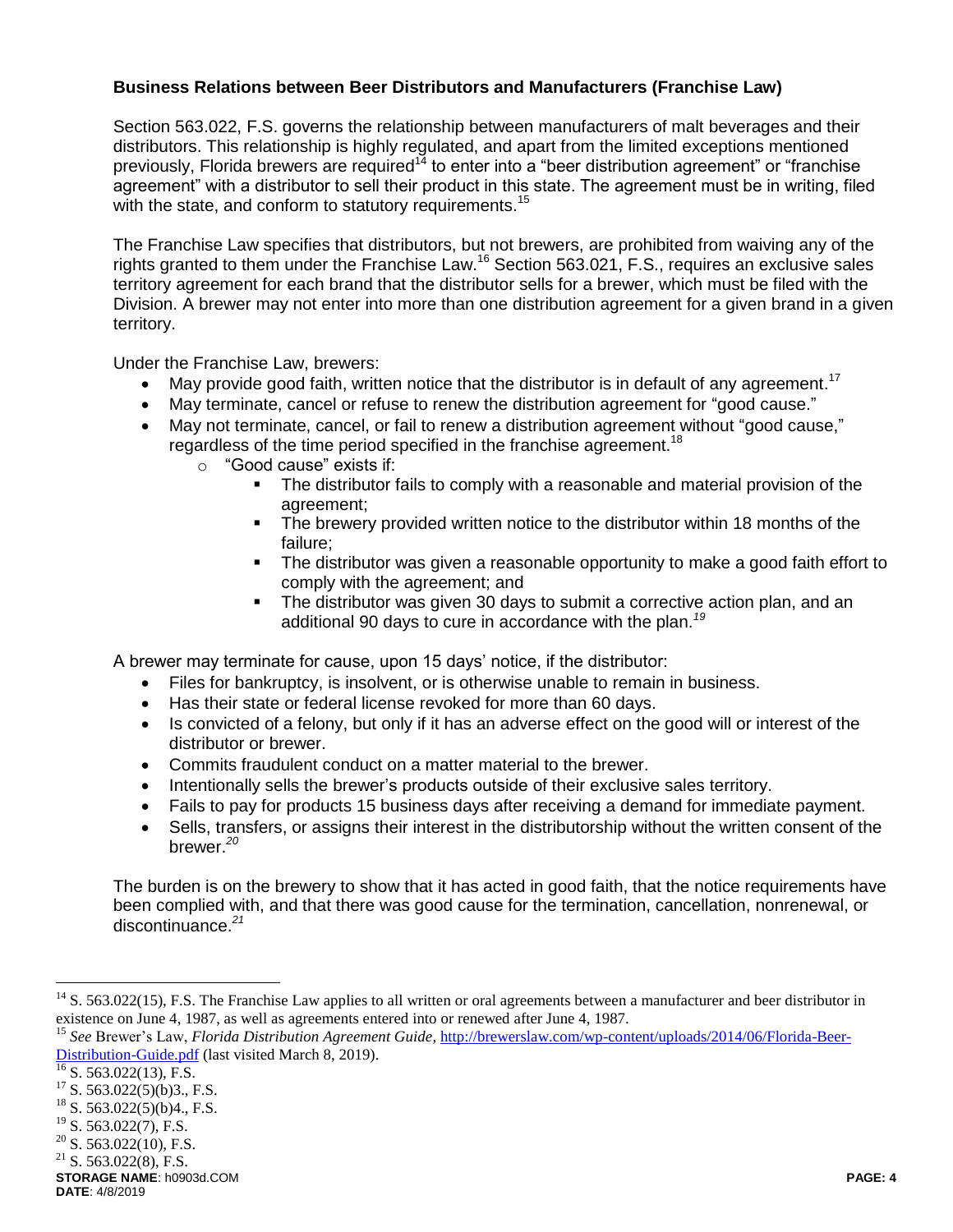A brewer is required to pay reasonable compensation for the diminished value of the distributor's business if the brewer cancels, terminates or fails to renew their agreement, or refuses to consent to the sale of a distributor's interest in the distributorship, without good cause. $^{22}$ 

If a brewer sells or transfers their interest in the brewery, their successor is also bound by the terms and conditions of the distribution agreement.*<sup>23</sup>* The Franchise Law allows a brewer to get out of a distribution agreement if they go out of business or stop making the products covered by the agreement, upon not less than 30 days' prior written notice.<sup>24</sup>

In the event of a dispute arising under the Franchise Law, the prevailing party is entitled to recover costs and attorney fees.<sup>25</sup>

#### Effect of the Bill

### *Limited Self-Distribution for Craft Brewers*

The bill:

- Allows a craft brewery whose annual total production volume is less than 7,000 kegs (~108,500 gallons) per year to sell, transport, and deliver (distribute) its own beer from its licensed premises to vendors in one of the standard keg sizes or similar containers.
	- $\circ$  However, a craft brewery with an existing franchise agreement with a distributor to distribute its product anywhere in the state is not eligible for this exemption.
- Requires that the craft brewer comply with certain distribution-specific laws when acting as a distributor, and exempts the craft brewer from the "come-to-rest requirement."
- Allows brew pubs to transfer beer to a restaurant, of common owner affiliation, which is a part of a restaurant group of not more than 15 restaurants.

### *Franchise Law - Termination Exemption for Small Accounts*

The bill allows any brewery to terminate a franchise agreement with their distributor, after 120 days written notice, but only if the brewer accounts for 10% or less of the distributor's total sales. This provision is available to any brewer, regardless of size or annual production volume.

# *Franchise Law - Craft Brewery Exemption*

The bill exempts small breweries (i.e. total production volume does not exceed 150,000 gallons of malt beverages a year) from the requirements imposed under the Franchise Law.

The bill provides an effective date of July 1, 2019.

# B. SECTION DIRECTORY:

- **Section 1:** Amends s. 561.221, F.S., authorizing a manufacturer who possesses a vendor's license to sell, transport, and deliver to vendors under certain circumstances; providing applicability; authorizing vendors licensed as manufacturers to transfer malt beverages to certain restaurants with common ownership affiliations.
- Section 2: Repeals s. 561.5101, F.S.; revising construction relating to come-to-rest requirements.

 $\overline{a}$  $22$  S. 563.022(17), F.S.

<sup>&</sup>lt;sup>23</sup> S. 563.022(16), F.S.<br><sup>24</sup> S. 563.022(11), F.S.

S. 563.022(11), F.S.

<sup>&</sup>lt;sup>25</sup> S. 563.022(18)(c), F.S.

**STORAGE NAME**: h0903d.COM **PAGE: 5 DATE**: 4/8/2019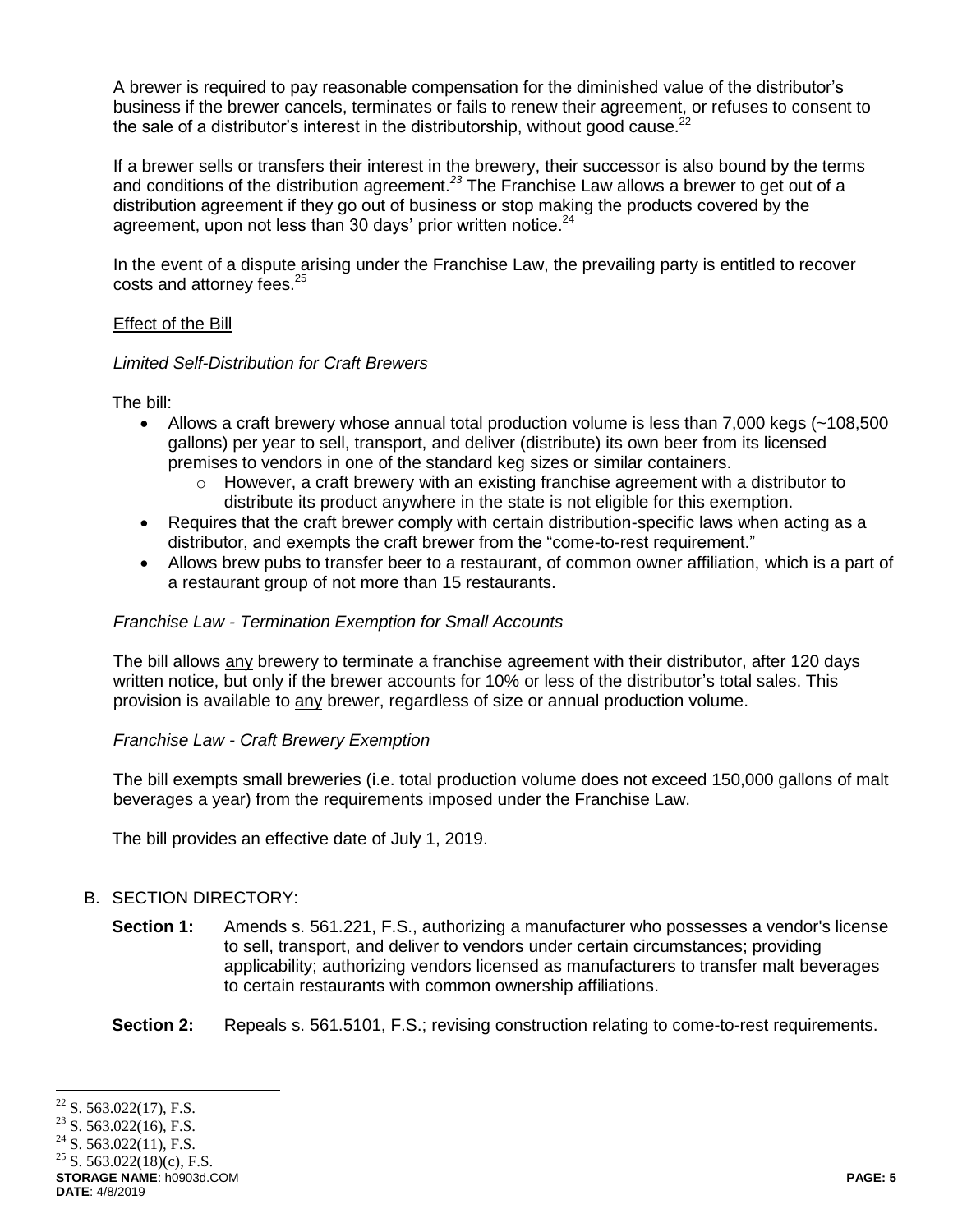- **Section 3:** Amends s. 561.57, F.S.; authorizing certain manufacturers to transport malt beverages in vehicles owned or leased by certain persons other than the manufacturer.
- **Section 4:** Amends s. 563.022, F.S.; revising the definition of the term "manufacturer"; revising construction; authorizing a manufacturer to terminate a contract with a distributor under certain circumstances.
- **Section 5:** Provides an effective date July 1, 2019.

# **II. FISCAL ANALYSIS & ECONOMIC IMPACT STATEMENT**

- A. FISCAL IMPACT ON STATE GOVERNMENT:
	- 1. Revenues:

None.

2. Expenditures:

The bill may require modifications to the Electronic Data Submission system used by the Department of Business and Professional Regulation. The Department has sufficient resources to make the modifications.

- B. FISCAL IMPACT ON LOCAL GOVERNMENTS:
	- 1. Revenues:

None.

2. Expenditures:

None.

C. DIRECT ECONOMIC IMPACT ON PRIVATE SECTOR:

None.

D. FISCAL COMMENTS:

The bill may have a positive economic impact on new or small breweries and brew pubs by providing relief from certain regulatory constraints, which will allow them to operate more freely and develop during their early growth stages.

# **III. COMMENTS**

- A. CONSTITUTIONAL ISSUES:
	- 1. Applicability of Municipality/County Mandates Provision:

None.

2. Other:

The bill amends the Franchise Law to allow any brewery to terminate a franchise agreement with their distributor, after 120 days written notice, but only if the brewer accounts for 10% or less of the distributor's total sales.

Additionally, the bill exempts small breweries (i.e. total production volume does not exceed 150,000 gallons of malt beverages a year) from the requirements imposed under the Franchise Law.